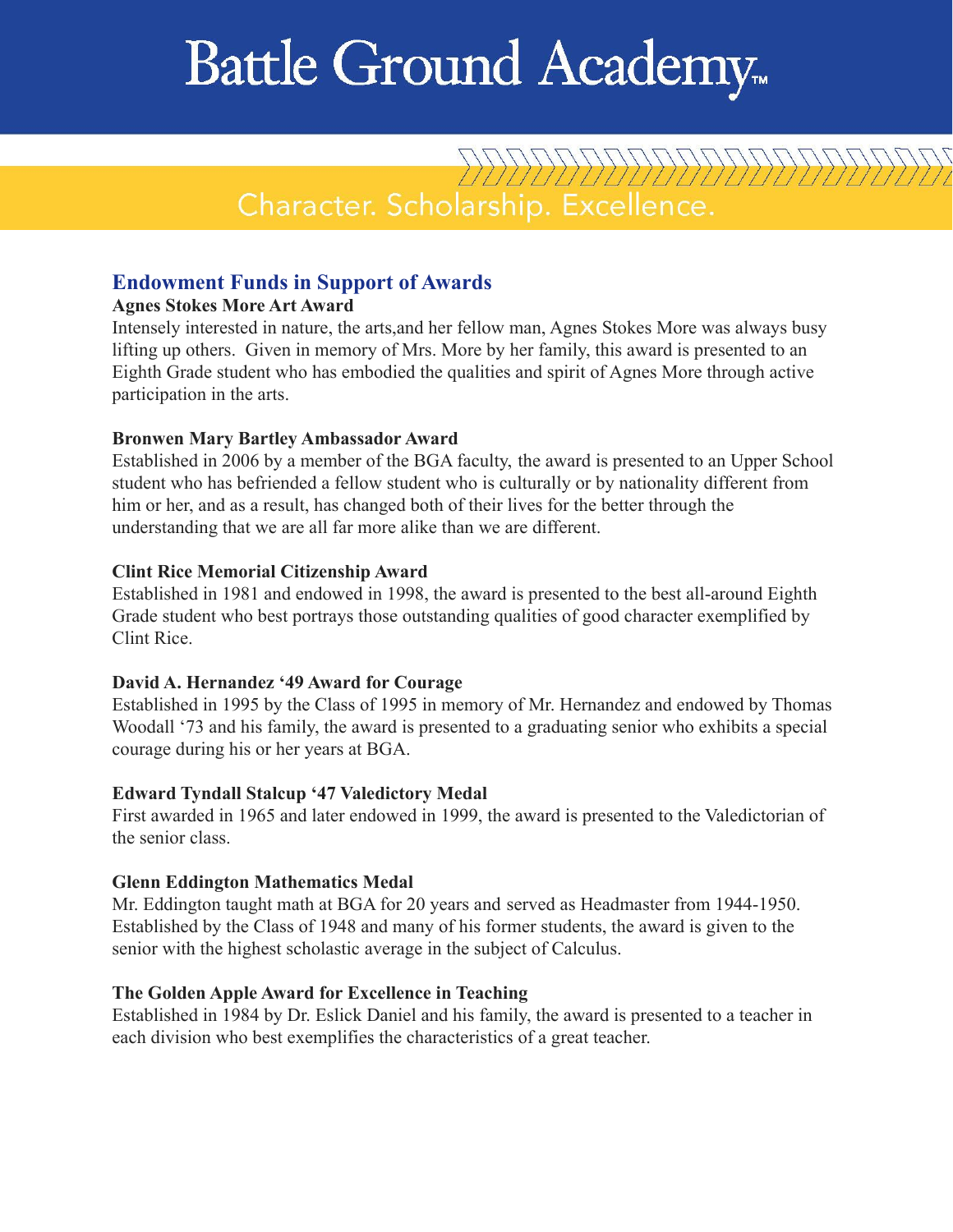## **Helen and Ralph Brown '49 School Spirit Medal**

Established in 1953 and endowed in 1999 by the Brown family, the award is presented to the senior who has exhibited extraordinary school spirit throughout the year as determined by the faculty.

## **Jackson Holloway Berry "Good Hands" Award**

The "Good Hands" Award is presented to the best defensive player on the BGA baseball team each year. It was established in 2000 in memory of Jackson Berry, a student who lost his life in an automobile accident. Jackson was always relied upon for his good hands as well as his sense of helping, loving, and supporting others.

#### **James Harrison Campbell '21 French Award**

This award is given to the senior with the highest scholastic average in the subject of Upper School French.

## **James M. Harrison '72 Achievement Award**

Established through contributions from classmates, the award is given to the varsity football player who, in the judgement of the coaches, demonstrates outstanding character, sportsmanship, work ethic, and perseverance.

## **Katie Jeter '03 Community Service Award**

This award was established in February 2004 in memory of Katie Jeter who lost her life in an automobile accident. Katie served her church, community, school, and family. She taught others what the word "service" means. This award is presented to the BGA student who quietly serves their community without expectation of any recognition, just as Katie lived her life.

## **Matilou B. Duke Speech Award**

Given in memory of Matilou Duke, who was the first full-time speech and debate teacher at BGA. She served the school for more than 20 years. The award is presented to the senior who has made the greatest contribution to the speech program.

#### **Paul Guffee '61 Memorial Award**

Established in 1968 by former Headmaster Paul Redick and his wife, this award is presented to a senior, by vote of the faculty, who exhibits excellence in leadership, athletics, and all other phases of school life.

#### **Pinkerton Watch**

Established in 1975 by Mr. and Mrs. Joe Pinkerton, Sr. in honor of their sons Dr. Joe Pinkerton '56 and Dr. Frank Pinkerton '63, the award is presented to the senior, who, in the judgement of the faculty, is the best all-around student.

#### **R.N. and Catherine Moore Art Medal**

Established by their son, Bob Moore '52, the award is given to a senior based on the number of art classes taken, highest overall art grade average, and participation in other artistic and creative extracurricular activities.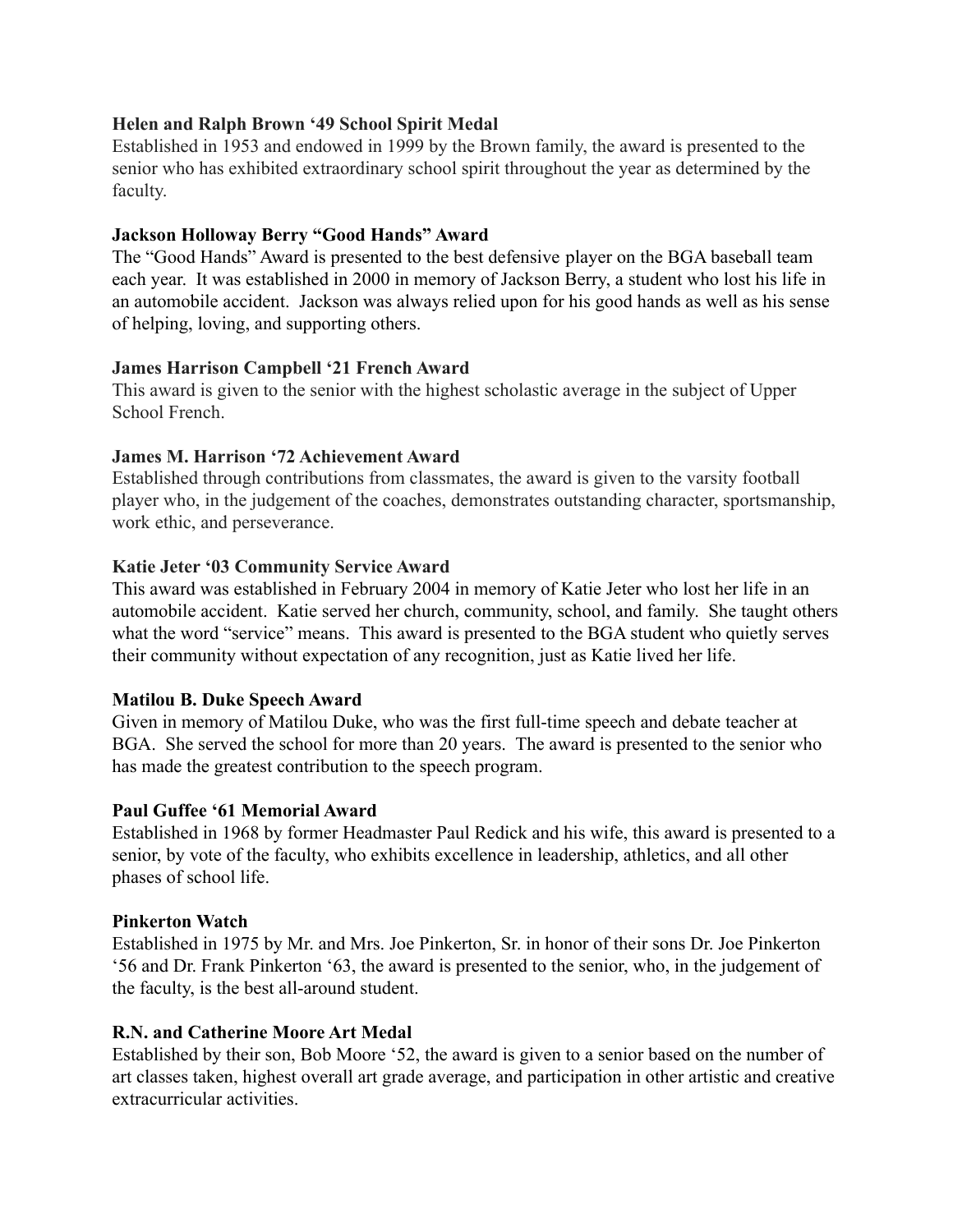## **Robin Leigh Altshuler Achievement Award**

This award is presented each year in memory of a loving BGA mother dedicated to helping others. The award is presented to the graduating senior who exemplifies a spirit of unconditional service to others and community.

## **Sandra Davis Drama Medal**

Sandra Davis taught drama and speech and debate at BGA for almost 19 years until her death in 2009. She was loved and admired by all of her students and colleagues. This award is given to the Upper School student who best exemplifies Sandra's passion for the arts.

## **The Second Mile Award**

Made possible by gifts in memory of Mark Knabe '87, this award is presented to a teacher or staff member in each division who has gone the "second mile" in helping students.

## **Thomas A. Wiseman III '75 Ethics Award**

This award is presented to a member of the senior class who exemplifies the values by which Mr. Wiseman has lived his personal and professional lives.

## **W.D. Mooney English Medal**

This award is presented to the senior with the highest scholastic average in the subject of English. The award was established in 1979 in memory of W.D. Mooney, Headmaster of BGA from 1889 to 1902, and was endowed by the H. Pitts Hinson family in 1999.

## **Yarbrough Innovation Grant**

As its name implies, this grant rewards and encourages innovation among our students. The endowment supports the creativity of Middle School students by providing seed money for approved entrepreneurial ideas and it rewards our Senior Capstone Class participants for winning the year-end new business competition.

# **Endowment Funds in Support of BGA Faculty and Staff**

## **Faculty Endowment Fund**

Established in 2000, this fund is dedicated to the luminaries of the past and to those teachers who demonstrate their talents in today's classrooms. The fund supports faculty compensation at BGA.

## **James B. Akin '26 Endowment Fund**

Established in 1975 by family, friends, and former students for faculty professional enrichment. Mr. Akin served on the BGA faculty for 32 years, teaching Chemistry, Bible, and coaching sports all three seasons.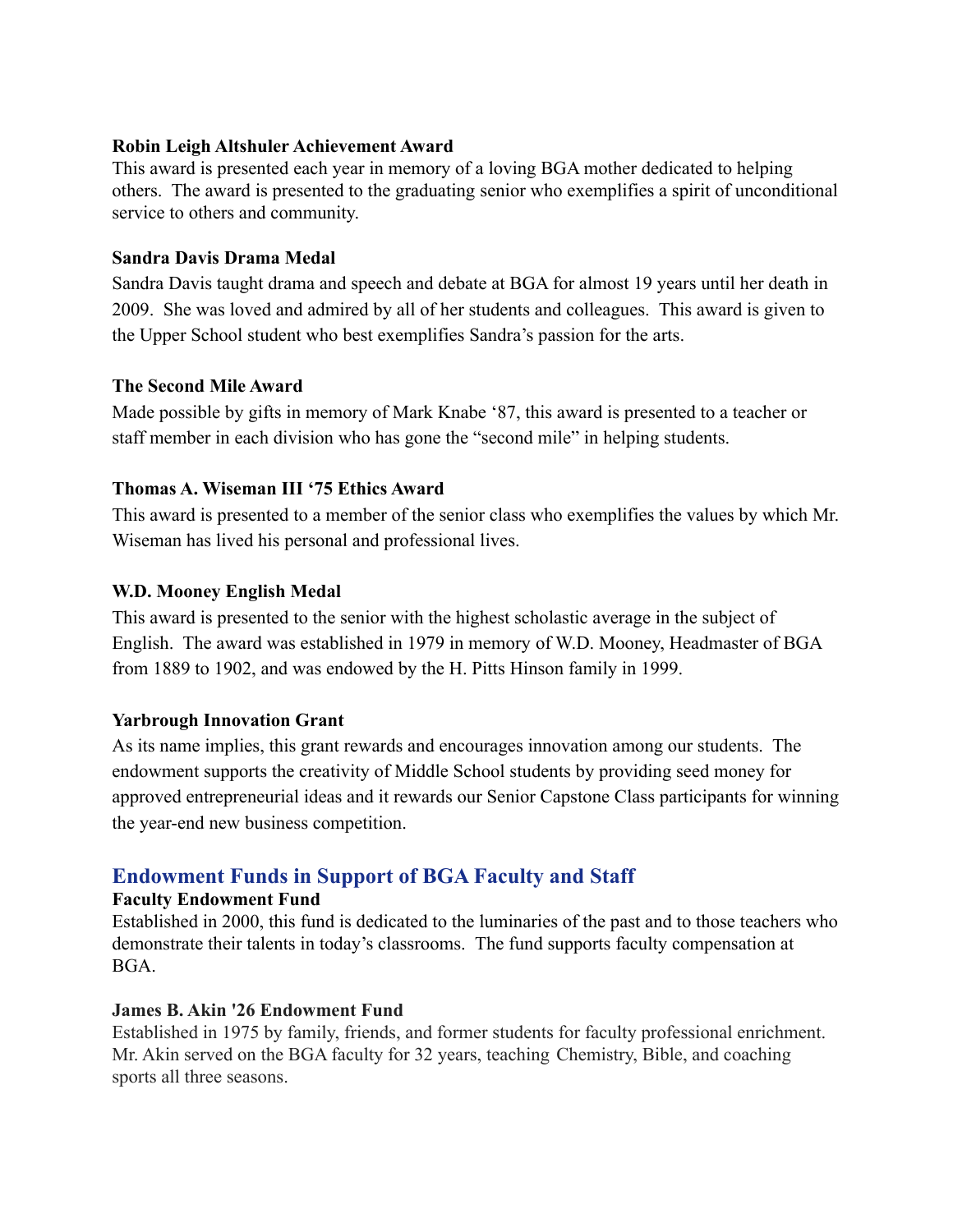## **James E. French Faculty Endowment Fund**

Jimmy French served BGA as a teacher and coach from 1959 to 1964 and as Director of Development from 1992 until his retirement in 2000. The fund supports faculty compensation at BGA.

## **Lucas G. Boyd Faculty Development Fund**

Dr. Lucas G. Boyd served as Head of the Upper School at BGA for 18 years. Faculty, former students, and friends established this fund to honor a man whose life stood for excellence in teaching. Income from the fund is used to perpetuate the great teaching tradition at BGA by supporting faculty professional development programs.

## **Robert S. Courtney '46 Faculty Endowment Memorial Fund**

Mr. Courtney graduated from BGA in 1946 and was an outstanding attorney in Columbia, TN. In his memory, Dr. H. Pitts Hinson and his family established this fund to perpetuate outstanding teaching at BGA.

## **W. Paul Redick Faculty Endowment Fund**

Established in 2000 by Henry H. Chase, Jr. '57 and his family to honor Mr. Redick (BGA Headmaster 1959-1968), this fund supports faculty compensation at BGA.

## **William A.S. Camstra ' 51 Fund**

Endowed through a gift from William Camstra in 1999, this fund provides support for faculty compensation.

# **Endowment Funds in Support of Student Financial Aid**

## **The Alyne Q. Massey Honors Scholarship**

Established in 2015 by L.H. (Bill) Armistead III '69 in memory of his mother. The endowment provides partial tuition scholarships for high achieving students with strong grades and entrance exam scores. Candidates are selected from Ninth Grade applicants.

## **Arvilla R. House Scholarship Fund**

Established in 2007 by members of the Jewell family in memory of Ms. Arvilla House and the ideals of character and kindness which she exhibited to all.

## **BGAAlumni Association Financial Aid Fund**

Income from the endowment is to be used to support the financial aid awards to the children of BGA alumni.

## **Battle Rodes '16 Financial Aid Fund**

Established through a bequest by alumnus and former trustee Battle Rodes '16. Income from the endowment is to be used as tuition assistance for BGA students from Williamson County.

## **C.K. McLemore '39 Memorial Scholarship Fund**

C.K. delighted in helping others but often did so anonymously and with little fanfare. It was his generosity that both inspired and allowed for the provision of this scholarship. The Scholarship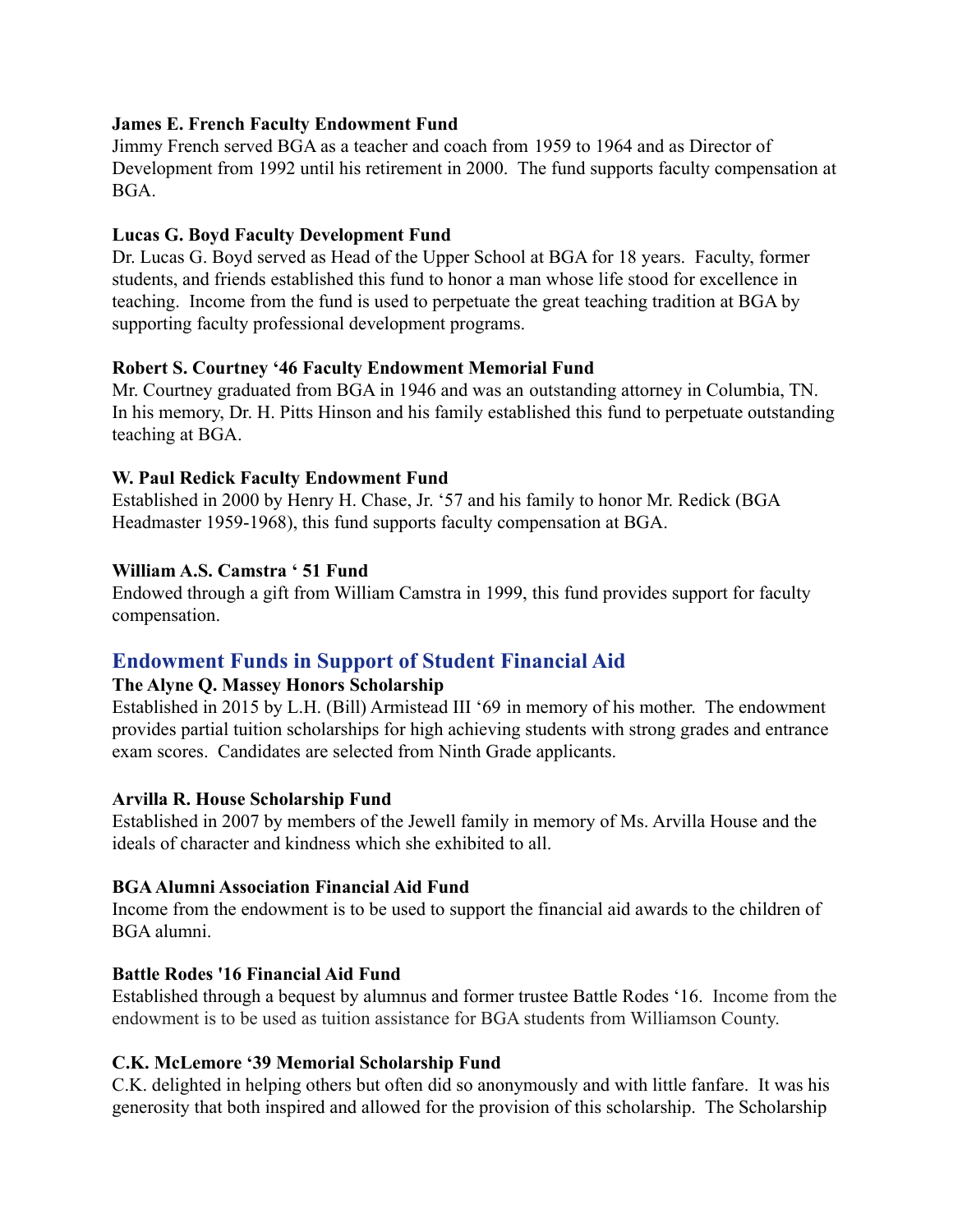is awarded to a deserving student who demonstrates an excellent academic record and strong citizenship

## **Charles C. Fowler, Jr. '62 Scholarship**

Established by his family to honor Charlie, Coach Ralph Brown '49, and the 1960 state championship football team, the Fowler Scholarship provides need-based financial aid to a deserving Upper School student who is in good academic standing and a member of the BGA football team.

## **Class of 1958 Scholarship Endowment Fund**

Created by the Class of 1958 in memory of classmates and in honor of their 50th Reunion in 2008, with the hope that other classes might follow their example. Income from the fund is used to help students afford and attend BGA.

## **The Class of 1975 Scholarship Fund**

Established anonymously in 2006 by a member of the class to provide scholarship funds for worthy students.

## **The Claybrooke Scholarship**

Established through a bequest by Virginia O. Claybrooke. Income from the endowment is to be used as tuition assistance for deserving BGA students.

## **Dr. Felix A. Fly '68 Financial Aid Fund**

As a student at BGA, Felix served as student body president and was acknowledged by his peers for his compassion and concern for others. Established in 1992 by family, classmates, and friends, this fund provides financial aid to deserving students.

## **Fleming Scholars Endowment Fund**

The Fleming Scholars Endowment was set up by members of the Fleming family in memory of Jennie Fleming Mizell '21; Mickie Fleming Farrar '23; and Samuel Milton Fleming '24. Eligible students must live in Williamson County, be a conscientious and successful academic student, while maintaining the highest standard of honor and integrity.

## **General Financial Aid Endowment Fund**

## **James H. Akin '38 Financial Aid Fund**

Established in 1999 to honor James Akin '39 and remember with gratitude the impact Headmaster George H. Briggs and the BGA faculty had on Jimmy Akin's life. The fund provides financial aid to deserving students.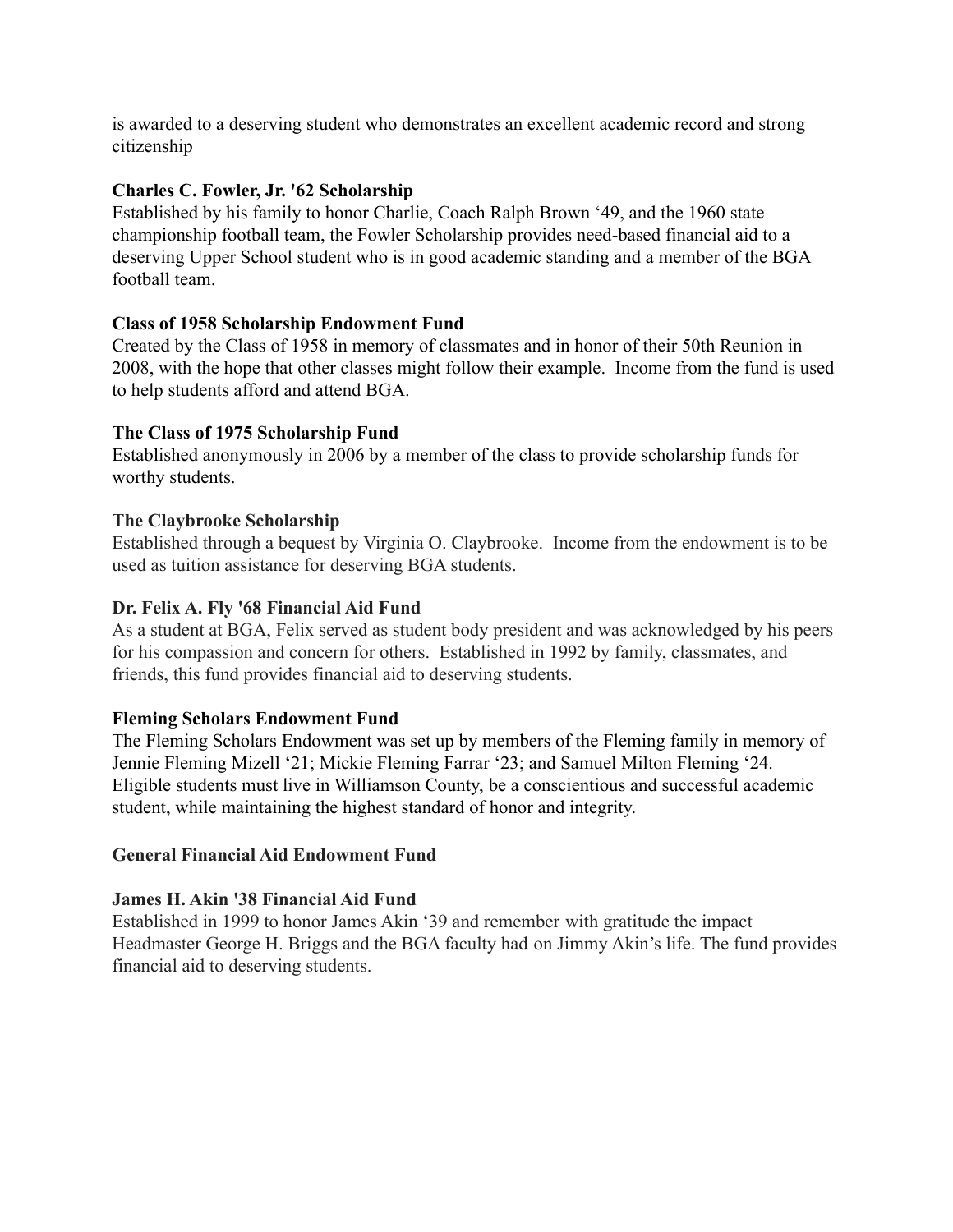## **James A. Britt '26 Memorial Fund**

Established through a bequest by alumnus James Britt '26. Income from the endowment is to be used as tuition assistance for deserving BGA students.

## **James Edward "Jimmy" Rader '68 Scholarship**

The James Edward "Jimmy" Rader '68 endowment provides financial aid for a deserving and qualified Upper School student. Jimmy Rader was an outstanding football player for BGA whose playing career at MTSU was cut short as a result of an injury on the practice field. The recipient is to be a student from Williamson County who would not be able to attend the school without financial assistance.

## **Joan and John Moran Scholarship Fund**

Established to honor Joan and John Moran, the fund will provide financial aid for students who might not otherwise have an opportunity to experience the kind of great college preparatory program provided by BGA, and to extol the virtues of character, integrity, and loyalty lived by the Morans.

## **Joe Pinkerton '29 Financial Aid Fund**

Established in 1975 by family and friends in memory of Joe Pinkerton '29. Mr. Pinkerton served as BGA's Chairman of the Board of Trustees and served the Williamson County banking community for many years. Financial aid is awarded to students who exemplify the high standards of character and service modeled by Mr. Pinkerton.

## **Marylou Brown Scholarship Fund**

Established in memory of Mrs. Brown who was an administrative assistant in the Middle School, the income from the fund helps provide need-based aid to a BGA Middle School student who is the child of a faculty or staff member. Mrs. Brown brought enthusiasm with her smile to anyone visiting the office and the student selected will embody similar qualities.

## **Michael I. Mott '67 Scholarship Fund**

Established in November 2005 following Mike's death, the scholarship is awarded to a deserving student who qualifies for financial aid and who demonstrates the principles by which Mike Mott lived and are those of BGA: character, scholarship, and excellence.

## **William H. Smith '71 Memorial Scholarship Fund and Salutatory Medal**

Established in 1998 by classmates, friends, and family, income from the fund provides financial aid to students who represent the high personal standards and focus on personal achievement exemplified by Bill Smith. The fund also helps provide for the Salutatorian Medal presented at graduation.

# **Other Restricted Endowment Funds**

# **F.A. O'Daniel Technology Fund**

Established in 1996 by Mr. & Mrs. Oliver Cantrell, in memory of her father, this fund underwrites annual expenses related to costs of technology at BGA.